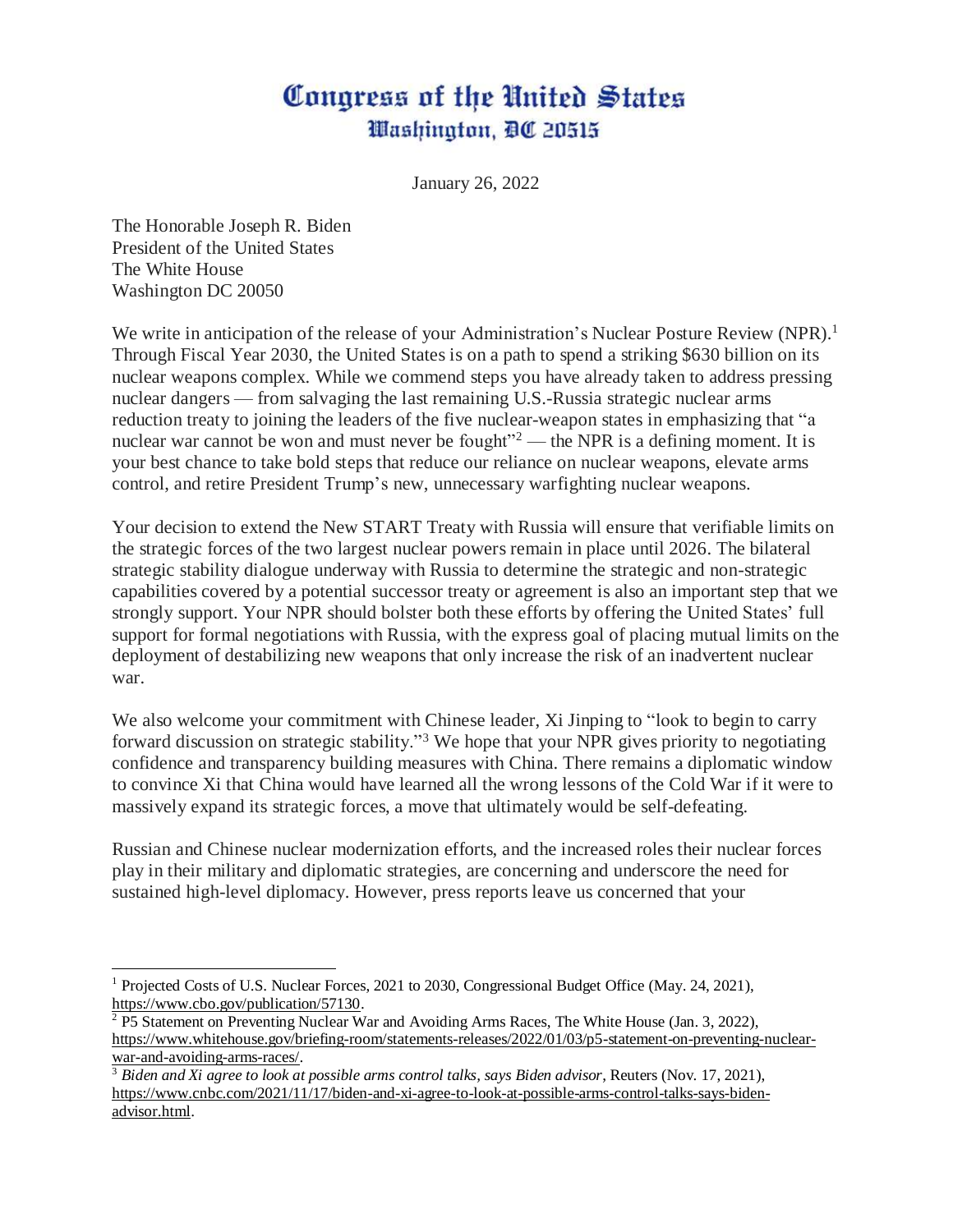Administration may opt to make few substantive changes to your predecessor's 2018 NPR.<sup>4</sup> A status quo posture that does not measurably reduce the "role of nuclear weapons in national security strategy" — as your Interim National Defense Strategy calls for  $5$  – threatens to throw into overdrive the Cold War arms race action-reaction cycle, with Russia and China likely to race to deploy new offensive and defensive capabilities to counter any perceived U.S. nuclear advantage. A clean break with President Trump's policies can send a strong signal to Russia and China that the United States believes restraint and nuclear arms reduction are measures of a country's great power status, not nuclear weapons overkill.

Building off the January 3 statement from the five nuclear-weapon states, we also urge you to declare that the sole purpose of nuclear weapons is to deter a nuclear attack on the United States and its allies, and that the United States will never use nuclear weapons first. Changes in the international security environment have not altered your 2017 assessment as Vice President that "given our non-nuclear capabilities and the nature of today's threats — it's hard to envision a plausible scenario in which the first use of nuclear weapons by the United States would be necessary. Or make sense."<sup>6</sup> Conventional forces bolster U.S. extended deterrence guarantees to our allies, and those forces can inflict unacceptable costs on our adversaries, making them more credible tools than the first use of nuclear weapons.

Ceasing both the deployment of President Trump's low-yield W-76(2) warhead on a submarine launched ballistic missiles and the further development of a nuclear-armed sea launched cruise missile would further signal that the United States believes that deterrence, not warfighting, is the sole purpose of nuclear weapons. We agree with your 2019 statement on President Trump's development of new nuclear weapon capabilities — that "the United States does not need new nuclear weapons. Our current arsenal of weapons, sustained by the Stockpile Stewardship program, is sufficient to meet our deterrence and alliance requirements."<sup>7</sup>

Your forthcoming NPR should reflect your Administration's views, not embrace President Trump's nuclear weapons programs. The Trump administration never fully justified their mission. And their development will defy the repeated recommendations of the Government Accountability Office (GAO) to consider deferring the start of or cancelling those programs.<sup>8</sup> It is concerning that the Department of Defense continues to resist calls by Members of Congress for a comprehensive, independent study of whether to pursue the new ground-based strategic deterrent, based on an examination of the cost savings and the technical feasibility of extending the Minuteman III ICBM.<sup>9</sup> We urge you to question the necessity of new nuclear weapons

l

<sup>4</sup> Robert Burns, *Angst over China, Russia lessens chance of US nuke changes,* Associated Press (Jan. 3, 2021), [https://apnews.com/article/joe-biden-europe-russia-china-ukraine-a7cc93ab7f9b546acb47034aab490841.](https://apnews.com/article/joe-biden-europe-russia-china-ukraine-a7cc93ab7f9b546acb47034aab490841)

<sup>&</sup>lt;sup>5</sup> Interim National Security Guidance, The White House (Mar. 2021), [https://www.whitehouse.gov/wpcontent/uploads/2021/03/NSC-1v2.pdf.](https://www.whitehouse.gov/wpcontent/uploads/2021/03/NSC-1v2.pdf)

<sup>&</sup>lt;sup>6</sup> Joseph R. Biden, Remarks by the Vice President on Nuclear Security (Jan. 11, 2017),

[https://obamawhitehouse.I.gov/the-press-office/2017/01/12/remarks-vice-president-nuclear-security](https://obamawhitehouse.i.gov/the-press-office/2017/01/12/remarks-vice-president-nuclear-security) <sup>7</sup> Presidential Candidates: Joe Biden, Council for a Livable World, [https://livableworld.org/presidential-candidates-](https://livableworld.org/presidential-candidates-joe-biden/)

[joe-biden/.](https://livableworld.org/presidential-candidates-joe-biden/)

<sup>&</sup>lt;sup>8</sup> National Nuclear Security Administration: Action Needed to Address Affordability of Nuclear Modernization Programs, GAO-17-341 (Apr. 26, 2017), [https://www.gao.gov/products/gao-17-341.](https://www.gao.gov/products/gao-17-341)

<sup>9</sup> Letter from Senator Jeffrey A. Merkley and Senator Elizabeth Warren to National Security Advisor Jake Sullivan (August, 2021).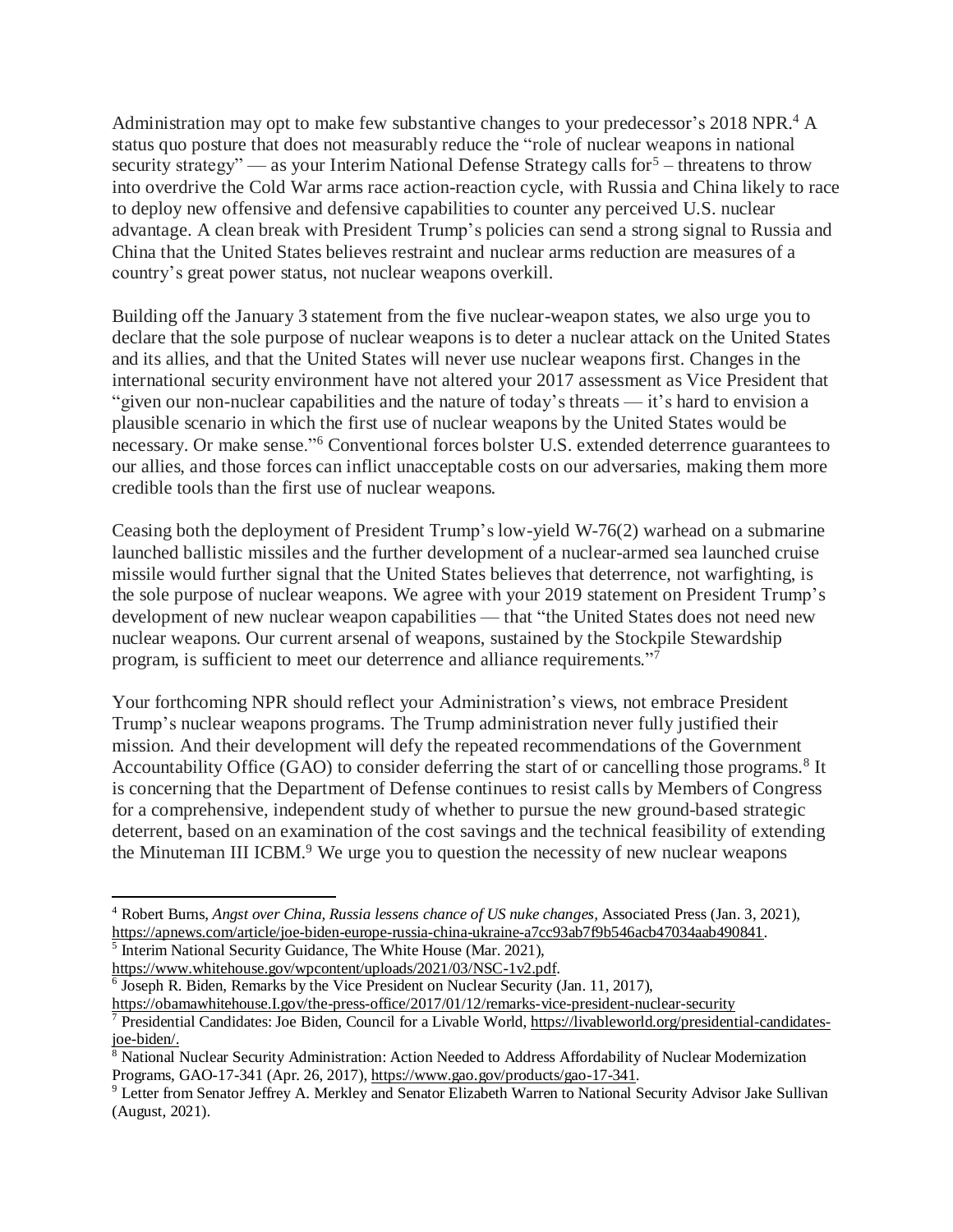systems and the sustainability of the current expansive program of work. Doing so will also create space for your Administration's bilateral strategic stability dialogue with Russia to progress, and allow time to gauge the willingness of China to engage in nuclear risk reduction negotiations.

Your NPR represents a once-in-a-generation opportunity to ensure that U.S. nuclear doctrine reflects your recognition that a nuclear war cannot be won and must never be fought. As president, you can exercise badly needed leadership in reducing the role, number, and salience of nuclear weapons at home and abroad so that future generations can finally be free from the nuclear sword of Damocles that hangs over all our heads. We urge you to do so.

Sincerely,

 $\sigma$   $\sigma$ 

EDWARD J. MARKEY United States Senator Co-Chair, NWAC Working Group

 $\frac{1}{2}$ 

JEFFREY A. MERKLEY United States Senator Co-Chair, NWAC Working Group

 $\alpha$ 

DONALD S. BEYER JR. Member of Congress Co-Chair, NWAC Working Group

riginalem

ELIZABETH WARREN TINA SMITH United States Senator United States Senator

 $\sim$   $\mu$  $\sqrt{2}$ \_\_\_\_\_\_\_\_\_\_\_\_\_\_\_\_\_\_ \_\_\_\_\_\_\_\_\_\_\_\_\_\_\_\_\_\_\_\_\_

<u>anameny</u>

JOHN GARAMENDI Member of Congress Co-Chair, NWAC Working Group

TAMMY BALDWIN CHRIS VAN HOLLEN United States Senator United States Senator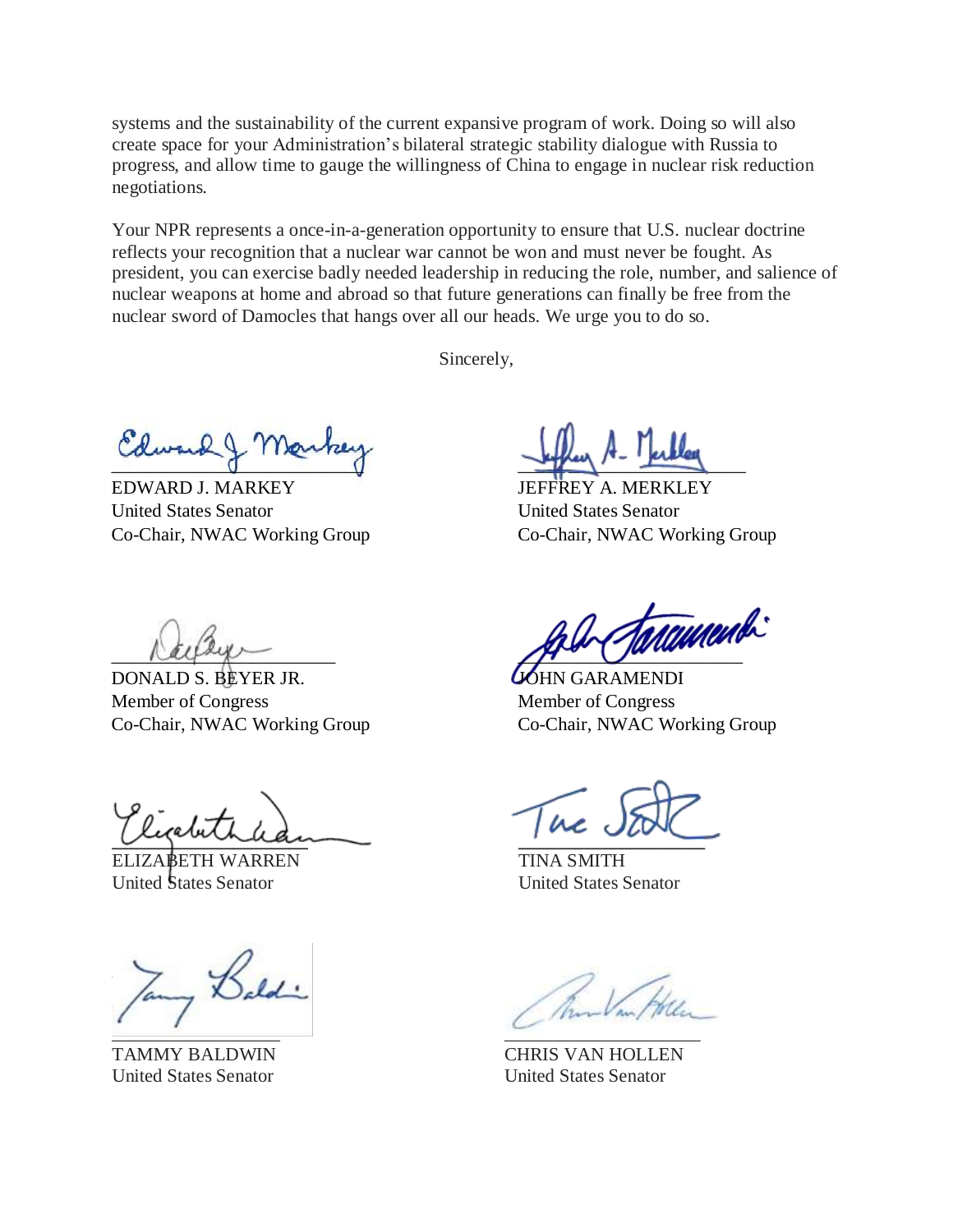\_\_\_\_\_\_\_\_\_\_\_\_\_\_\_\_\_\_\_\_\_\_\_ \_\_\_\_\_\_\_\_\_\_\_\_\_\_\_\_\_\_\_\_\_\_

BERNARD SANDERS PATTY MURRAY United States Senator United States Senator

Ron Wyden  $\overline{\phantom{a}}$  , which is the contract of the contract of the contract of the contract of the contract of the contract of the contract of the contract of the contract of the contract of the contract of the contract of the co

RON WYDEN PATRICK LEAHY

 $\sqrt{s}$ 

United States Senator United States Senator

 $\big(\frac{1}{2}$ SHERROD BROWN

United States Senator

ILHAN OMAR EARL BLUMENAUER

 $\mu$ 

MIKE QUIGLEY PRAMILA JA Member of Congress Member of Congress

 $\frac{1}{2}$  answer des

BARBARA LEE JAMES P. MCGOVERN Member of Congress Member of Congress

 $\sqrt{2}$ 

Member of Congress Member of Congress

<u>Alto</u> Orter Commence Roman Roman WatsurColoman

**BONNIE WATSON COLEMAN** Member of Congress Member of Congress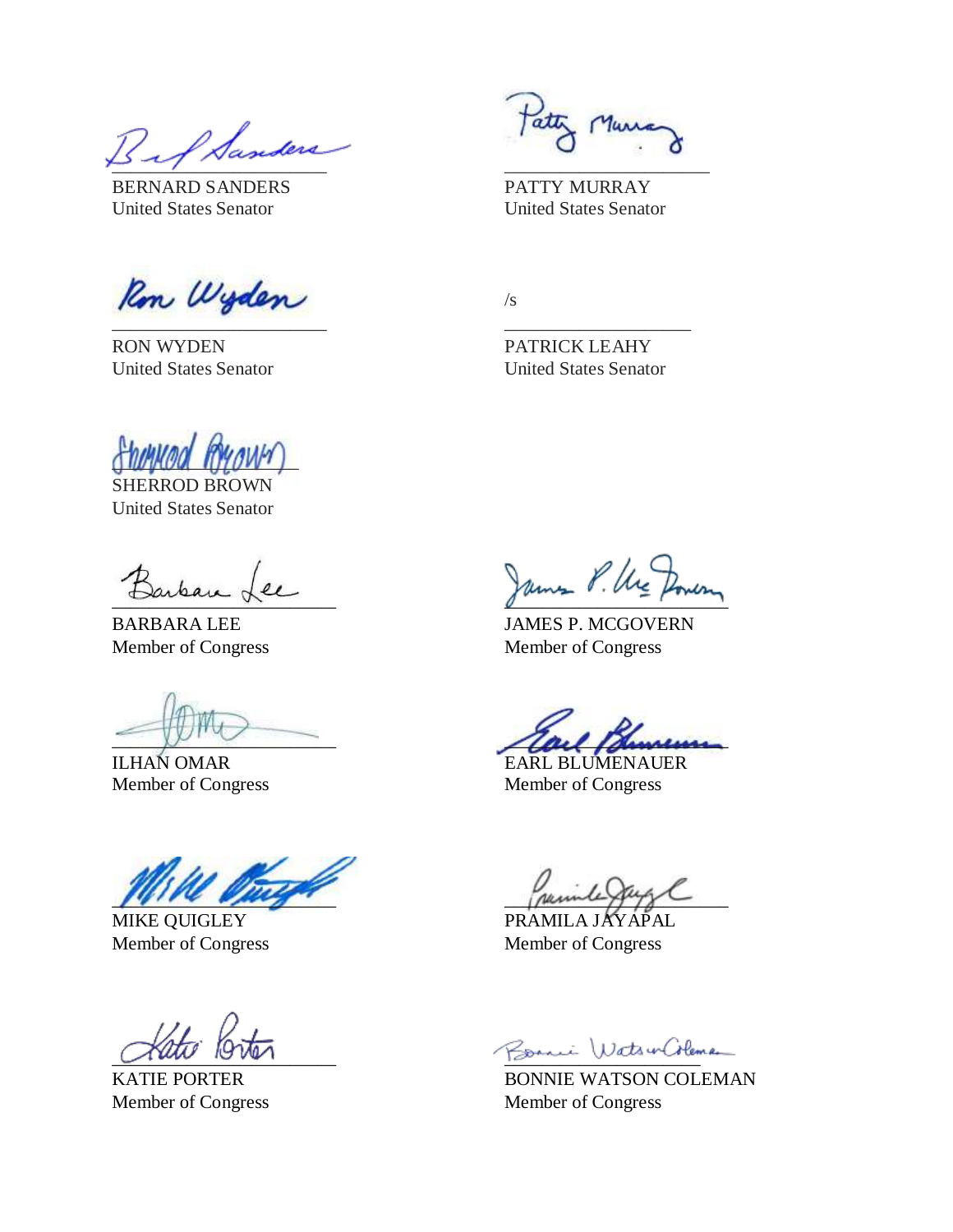Rlan Lowenthal

ALAN LOWENTHAL PETER WELCH Member of Congress Member of Congress

 $U^T$   $U$   $+$   $U^{\#}$   $\omega$   $\omega$ 

ALEXANDRIA OCASIO-CORTEZ STEVE COHEN Member of Congress Member of Congress

 $\sqrt{s}$ 

MAXINE WATERS **RASHIDA TLAIB** Member of Congress Member of Congress

 $\mathcal{D}$  and  $\mathcal{D}$  and  $\mathcal{D}$ 

DINA TITUS AND Y LEVIN AND Y LEVIN AND Y LEVIN AND Y LEVIN AND Y LEVIN AND Y LEVIN AND Y LEVIN AND Y LEVIN AND Y LEVIN AND Y LEVIN AND Y LEVIN AND Y LEVIN AND Y LEVIN AND Y LEVIN AND Y LEVIN AND Y LEVIN AND Y LEVIN AND Y L

GRACE MENG GRACE MENG

JERRY MCNERNEY BOBBY L. RUSH Member of Congress Member of Congress

BILL FOSTER<br>
Member of Congress

TED LIEU<br>
Member of Congress

TED LIEU

 $\frac{6}{3}$   $\frac{6}{3}$   $\frac{1}{3}$   $\frac{1}{3}$   $\frac{1}{3}$ 

Member of Congress

 $\chi \setminus \chi \setminus \chi$  is the set of  $\chi$ 

Member of Congress Member of Congress

 $\frac{1}{1000}$   $\frac{1}{1000}$ 

Ted W. Lien

Member of Congress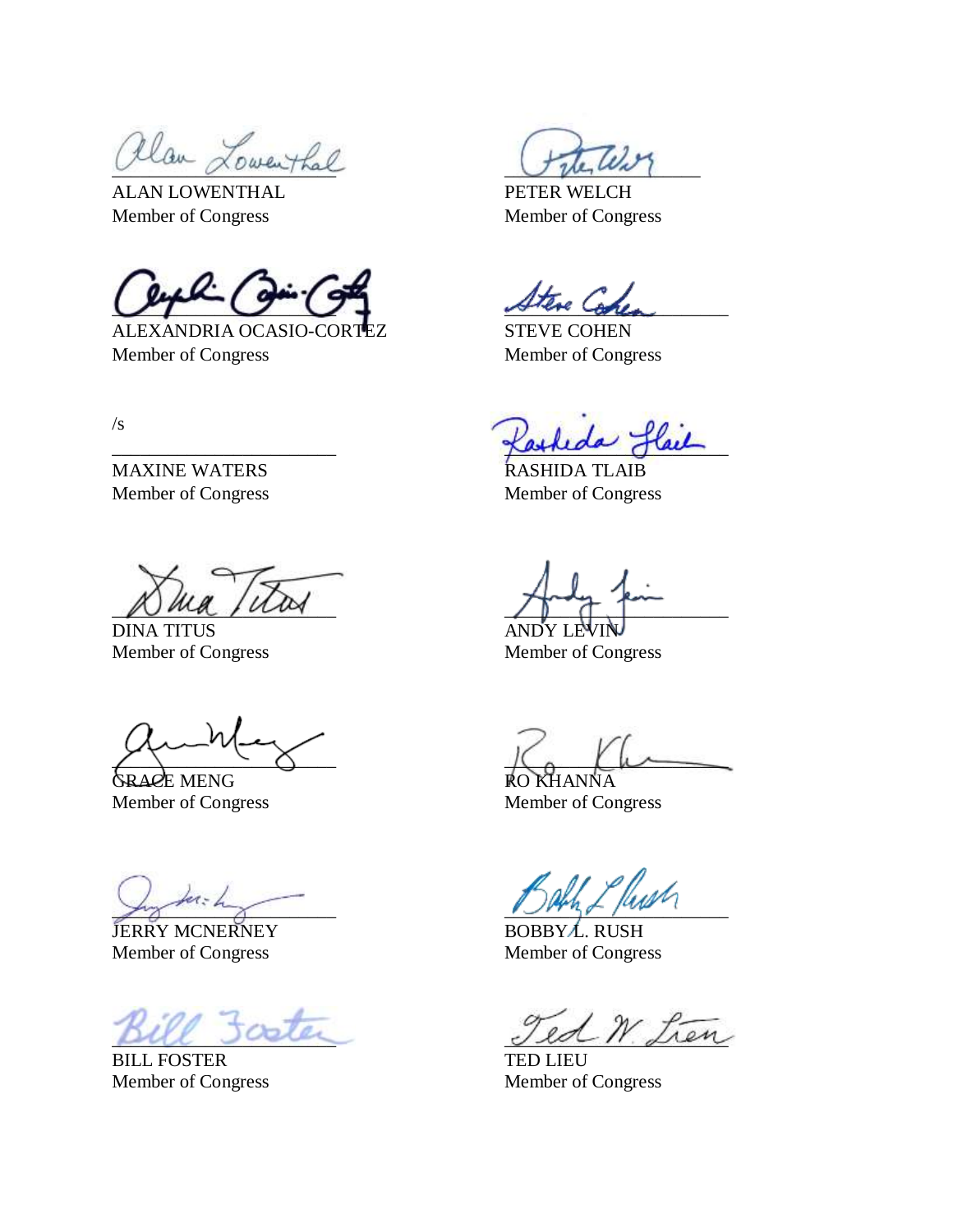Member of Congress Member of Congress

Member of Congress

 $\negthinspace \sim \negthinspace 1$  and  $\negthinspace \sim \negthinspace 1$ 

 $\mu = \nu$  auniversale

JOHN YARMUTH KAREN BASS

 $\mu$ 

Member of Congress Member of Congress

 $\sqrt{s}$ 

AYANNA PRESSLEY HENRY C. "HANK" JOHNSON Member of Congress Member of Congress

 $\mathit{asus}$ 

JÁRÉD HUFFMAN JESÚS G. "CHUY" GARCÍA Member of Congress Member of Congress

 $U$ 

MARK POCAN ELEANOR HOLMES NORTON Member of Congress Member of Congress

Mark Jaban

GWEN MOORE MARK TAKANO

 $\sqrt{s}$  /s

\_\_\_\_\_\_\_\_\_\_\_\_\_\_\_\_\_\_\_\_\_\_\_\_ \_\_\_\_\_\_\_\_\_\_\_\_\_\_\_\_\_\_\_\_\_\_\_\_

SARA JACOBS<br>
Member of Congress<br>
Member of Congress<br>
Member of Congress

RAUL GRIJALVA JAMIE RASKIN<br>Member of Congress Member of Congr Member of Congress

Member of Congress Member of Congress

 $\sqrt{s}$ 

CHELLIE PINGREE JERROLD NADLER

 $\sqrt{\alpha}$  physical physical physical physical physical physical physical physical physical physical physical physical physical physical physical physical physical physical physical physical physical physical physical physic